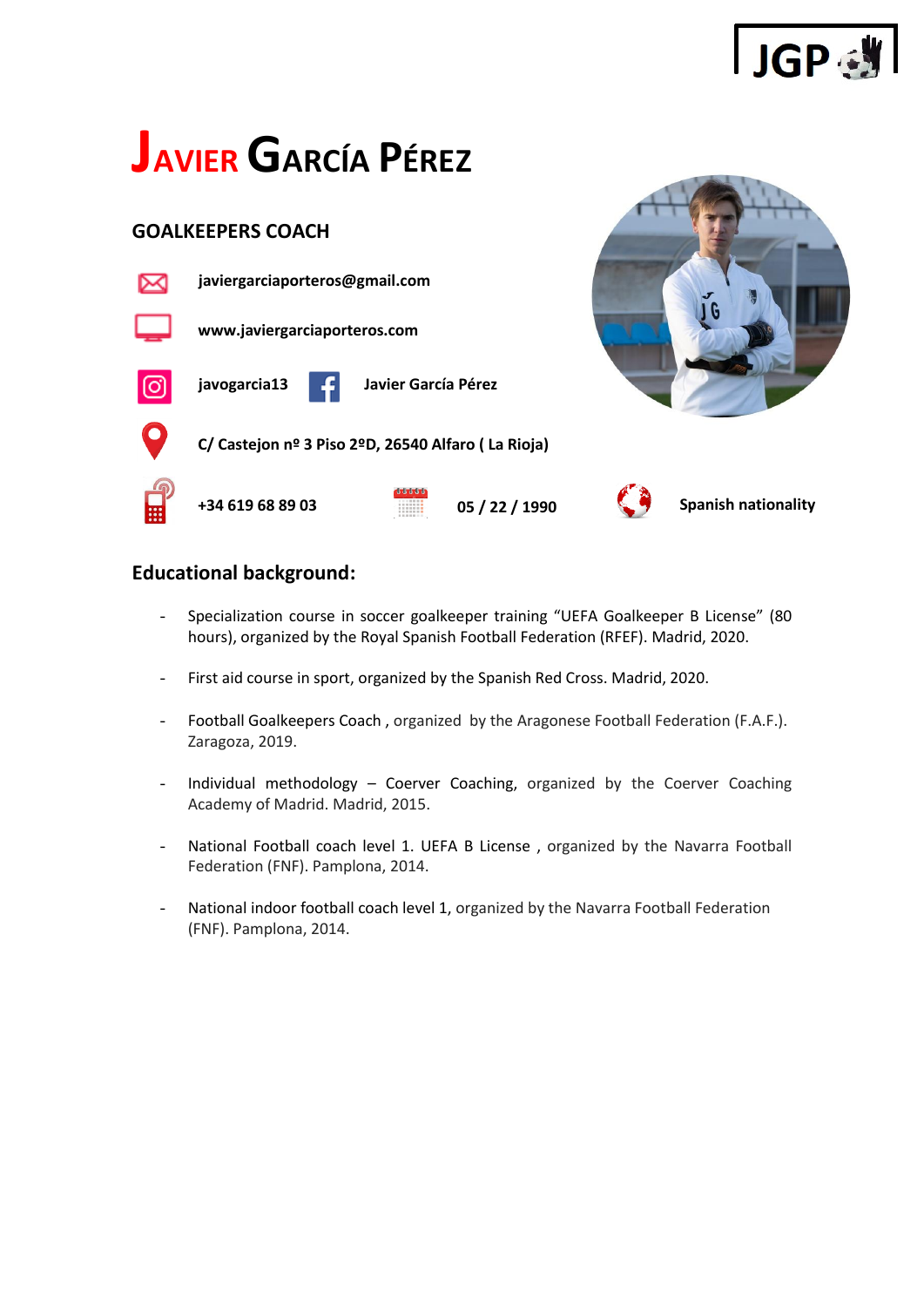# **Goalkeepers coach experience:**

| <b>SEASON</b> | <b>CLUB</b>                                                                                                 | <b>LEAGUE</b>    | <b>MANAGER</b>           | <b>GOALKEEPERS</b>      |
|---------------|-------------------------------------------------------------------------------------------------------------|------------------|--------------------------|-------------------------|
|               |                                                                                                             | 3ª Division      |                          | Gorka Alegría           |
| 2020 - 2021   | $\left(\begin{array}{c}\n\text{if } x \neq 0 \\ \text{if } x = 0\n\end{array}\right)$<br><b>C.D. Alfaro</b> | <b>Group XVI</b> | <b>Israel Villarreal</b> | <b>Mario Sesma</b>      |
|               |                                                                                                             | 3ª Division      |                          | Jonathan Heredia        |
| 2019 - 2020   | C.D. Alfaro                                                                                                 | <b>Group XVI</b> | Javier Salvatierra       | Noé Becerra             |
|               |                                                                                                             | 3ª Division      |                          | Jonathan Heredia        |
| 2018 - 2019   | C.D. Alfaro                                                                                                 | <b>Group XVI</b> | Javier Salvatierra       | Raúl Casaús             |
|               |                                                                                                             | 3ª Division      |                          | <b>Cristian Segura</b>  |
| 2017 - 2018   | C.D. Alfaro                                                                                                 | <b>Group XVI</b> | Óscar Arpón              | Raúl Casaús             |
|               | CD ALEADO                                                                                                   | 3ª Division      |                          | <b>Cristian Segura</b>  |
| 2016 - 2017   | C.D. Alfaro                                                                                                 | <b>Group XVI</b> | Óscar Arpón              | <b>Alberto Dueñas</b>   |
|               |                                                                                                             | 3ª Division      |                          | <b>Cristian Segura</b>  |
| 2015 - 2016   | <b>C.D. Alfaro</b>                                                                                          | <b>Group XVI</b> | Jesús Díaz               | Iñaki López             |
|               |                                                                                                             | 3ª Division      |                          | <b>Alberto Narvajas</b> |
| 2014 - 2015   | <b>C.D. Alfaro</b>                                                                                          | <b>Group XVI</b> | <b>Roberto Quilez</b>    | Víctor Villanueva       |

# **Additional sports experience:**

| <b>TIME FRAME</b> | <b>DESCRIPTION</b>                                                       |  |  |
|-------------------|--------------------------------------------------------------------------|--|--|
| 2020 - 2021       | Methodology area manager goalkeepers C.D. Alfaro                         |  |  |
| January 2020      | I Technification goalkeepers "Campus Nacho Zabal" in<br>Corella          |  |  |
| January 2020      | I Technification goalkeepers "Campus Nacho Zabal" in<br><b>Calahorra</b> |  |  |
| 2019 - 2020       | Technification of goalkeepers at the San Agustín School in<br>Calahorra  |  |  |
| 2019 - 2020       | Methodology area manager goalkeepers C.D. Alfaro                         |  |  |
| <b>July 2019</b>  | Goalkeepers coach at Azagra sports campus                                |  |  |
| 2018 - 2019       | <b>Sport coordinator CD Alfaro</b>                                       |  |  |
| 2007 - 2019       | <b>School football base Alfaro coach</b>                                 |  |  |
| <b>July 2018</b>  | <b>Goalkeepers coach at Autol sports campus</b>                          |  |  |
| 2016 - 2018       | Goalkeepers coach at Alfaro coerver methodology                          |  |  |
| 2014 - 2018       | ö<br><b>Goalkeepers coach at Alfaro sports campus</b>                    |  |  |
| <b>July 2016</b>  | <b>Goalkeepers coach at Milagro sports campus</b>                        |  |  |
| $2015 - 2016$     | F.S. Aldea coach (Senior men's team)                                     |  |  |